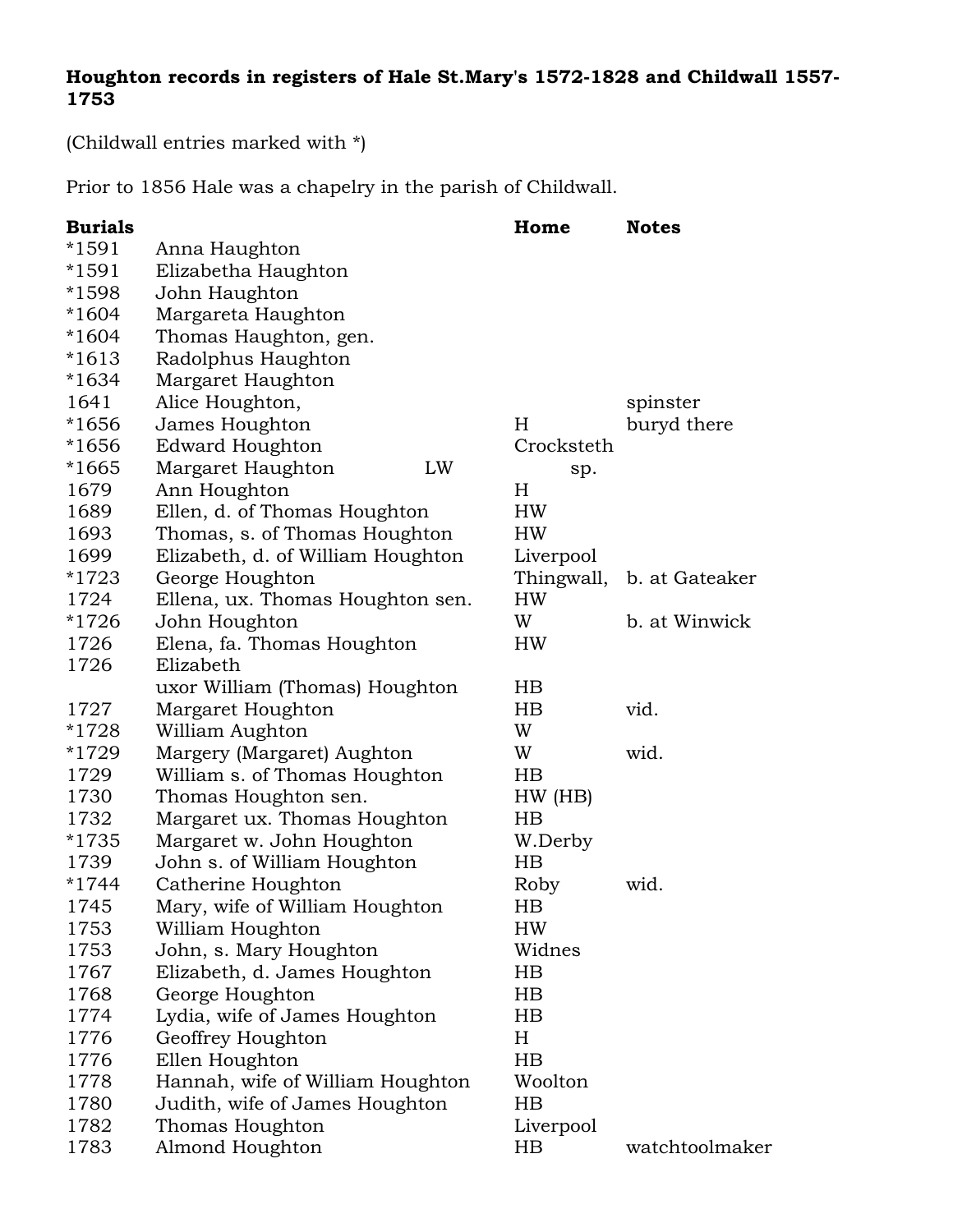| 1783 | Betty,                           |             |                |                |
|------|----------------------------------|-------------|----------------|----------------|
|      | d. James & Elizabeth Houghton    | Huyton      | watchtoolmaker |                |
| 1787 | John, s. of late Almond Houghton | HW          |                |                |
| 1787 | James Houghton                   | HB          | watchtoolmaker |                |
| 1790 | Ann Houghton                     | $_{\rm HB}$ | widow          |                |
| 1792 | James,                           |             |                |                |
|      | s. James & Elizabeth Houghton    | Prescot     | watchtoolmaker |                |
| 1795 | John, s. John & Martha Houghton  | HW          | farmer         |                |
| 1798 | James Houghton                   | HW          | yeoman         |                |
| 1801 | Thomas Houghton                  | HB          |                |                |
| 1804 | Thomas, s. William Houghton      | H           |                |                |
| 1809 | Sarah Houghton                   | $_{\rm HB}$ | widow          |                |
| 1809 | Ellen Houghton                   | HB          | widow          |                |
| 1810 | George Houghton                  | H           | sailor         |                |
| 1811 | Mary, d. William Houghton        | H           |                |                |
|      |                                  |             |                | Age            |
| 1819 | James Houghton                   | Oglet       |                | 11             |
| 1819 | Elizabeth Houghton               | H           |                | 6              |
| 1821 | Mary Houghton                    | H           |                | $\mathbf 5$    |
| 1822 | Mary Houghton                    | Everton     |                | 3              |
| 1822 | Betty Houghton                   | H           |                | 23             |
| 1822 | Betty Houghton                   | <b>HW</b>   |                | 28             |
| 1824 | Thomas Houghton                  | Dungeon     |                | 47             |
| 1825 | Sarah Houghton                   | <b>HW</b>   |                | 75             |
| 1825 | Henry Houghton                   | Manchester  |                | 18mths         |
| 1825 | Stephen Houghton                 | HB          |                | 8              |
| 1825 | Anne Houghton                    | H           |                | 3              |
| 1827 | Anne Houghton                    | H           |                | $\overline{1}$ |
| 1827 | Hannah Houghton                  | $_{\rm HB}$ |                | 3 wks          |

## **Baptisms**

| $*1610$ | Radolphus, f. Petri Haughton           |           |
|---------|----------------------------------------|-----------|
| $*1613$ | Margareta, fa. Gabriells Haughton gen. |           |
| *1635   | Jacobus, fs. Hugonis Haughton, gen.    |           |
| $*1638$ | Carolus, fs. Hugonis Haughton, gen.    |           |
| 1689    | Robert, s. William Houghton            | H         |
| 1690    | Richard, s. William Houghton           | Н         |
| 1690    | Thomas, s. Thomas Houghton             | HW        |
| 1693    | Alice, d. William Houghton             | H         |
| 1694    | Thomas, s. Thomas Houghton             | <b>HW</b> |
| 1697    | William, s. Thomas Houghton            | <b>HW</b> |
| 1700    | Ellen, d. Thomas Houghton              | <b>HW</b> |
| *1702   | Boydel, s. Geo. Houghton               | MW        |
| 1703    | Alice, d. James Houghton               | HW        |
| *1705   | Hannah, d. Geo. Houghton               | MW        |
| 1708    | Elizabeth, d. Thomas Houghton          | <b>HW</b> |
| $*1711$ | John, s. Geo. Houghton                 | Thingwall |
| 1723    | James, s. Thomas Houghton              | HW        |
| 1728    | James fs. William Houghton             | HW        |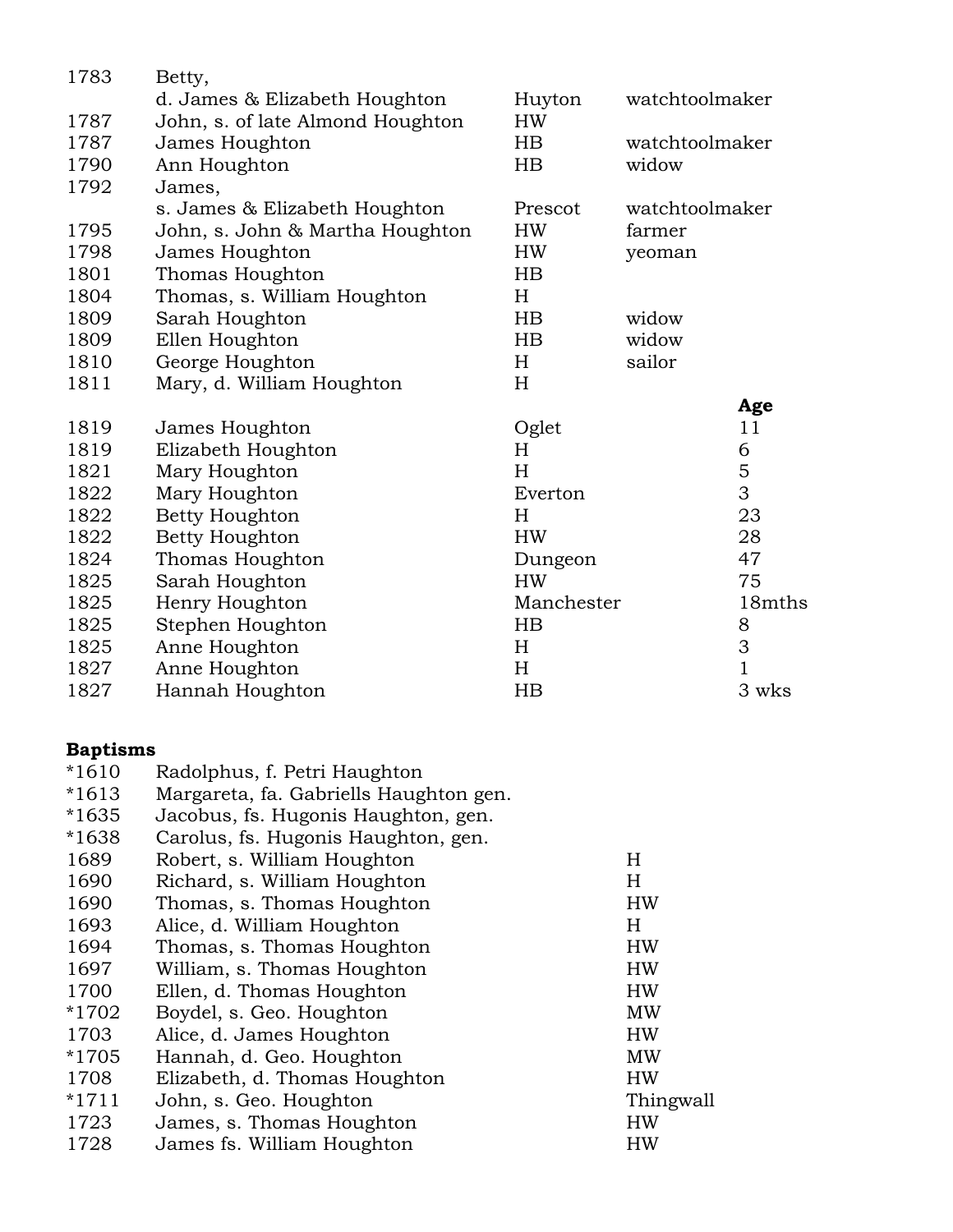| 1728         | Maria, fa. Thomas Houghton            | HB            |
|--------------|---------------------------------------|---------------|
| 1729         | George, s. Thomas Houghton            | $_{\rm HB}$   |
| 1730         | William fs. William Houghton          | HB            |
| 1732         | Margaret, fa. William Houghton        | $_{\rm HB}$   |
| 1734         | Thomas fs. Gulielmi Houghton          | $_{\rm HB}$   |
| 1736         | Alice, d. William Houghton            | HB            |
| *1739        | Charles, s. William Houghton          | (West?) Derby |
| 1739         | John, s. William Houghton             | $_{\rm HB}$   |
| $*1743$      | Joseph, s. William Houghton           | $\mathcal{C}$ |
| 1748         | Ann, d. James Houghton                | $_{\rm HB}$   |
| 1749         | William, s. James Houghton            | HW            |
| 1751         | Ellen, d. James Houghton              |               |
| 1751         | Martha, d. James Houghton             |               |
| 1752         | George, s. James Houghton             | HB            |
| 1753         | William, s. James Houghton            | H             |
| 1753         | Ellen, d. James Houghton              | $_{\rm HB}$   |
| 1754         | James, s. James Houghton              | $HB$ (Mar)    |
| 1754         | Almond, s. James Houghton             | HB (Nov)      |
| 1756         | Rachel, d. James Houghton             |               |
| 1757         | Henrison(?) s. James Houghton         | $_{\rm HB}$   |
| 1759         | Isaac, s. James Houghton              | $_{\rm HB}$   |
| 1759         | John, s. James Houghton               | $_{\rm HB}$   |
| 1759         | Elizabeth, d. George Houghton         |               |
| 1760         | Henry, s. George Houghton             |               |
| 1761         | Martha, d. James Houghton             | H             |
| 1761         | Zechariah, s. James Houghton          | HB            |
| 1761         | Benjamin, s. James Houghton           | HB            |
| 1763         | Thomas, s. James Houghton             | HB            |
| 1763         | Thomas, s. George Houghton            | $_{\rm HB}$   |
| 1763         | Betty, d. John Houghton               | H             |
| 1765         | Judith, d. James Houghton             | $_{\rm HB}$   |
| 1766         | Ellen, d. George Houghton             | $_{\rm HB}$   |
| 1767         | Ralph, s. John Houghton               | Η             |
| 1767         | Betty, d. James Houghton              | HB (Feb)      |
| 1769         | Ann, d. James Houghton                | HB            |
| 1771         | George, s. James Houghton             | HB            |
| 1775         | Betty, d. William Houghton            | $_{\rm HB}$   |
| 1776         | William, s. William Houghton          | HB            |
| 1776         | Betty, d. Almond Houghton             | HB            |
| 1777         | Thomas, s. George Houghton            | HB            |
| 1777         |                                       | HW            |
|              | Lydia, d. Almond Houghton             |               |
| 1779<br>1779 | Nancy, d. James Houghton              | HB<br>H       |
|              | Samuel, s. George Houghton            |               |
| 1780         | Thomas, s. James & Elizabeth Houghton | HB            |
| 1780         | John, s. Almond & Sarah Houghton      |               |
| 1781         | William, s. George & Mary Houghton    | $H_{\rm}$     |
| 1781         | Betty, d. James & Elizabeth Houghton  | $_{\rm HB}$   |
| 1781         | Thomas, illeg. son of Mary Whitfield  | $_{\rm HB}$   |
|              | by Thomas Houghton, Ditton            |               |
| 1782         | Almond, s. Almond & Sarah Houghton    | $_{\rm HB}$   |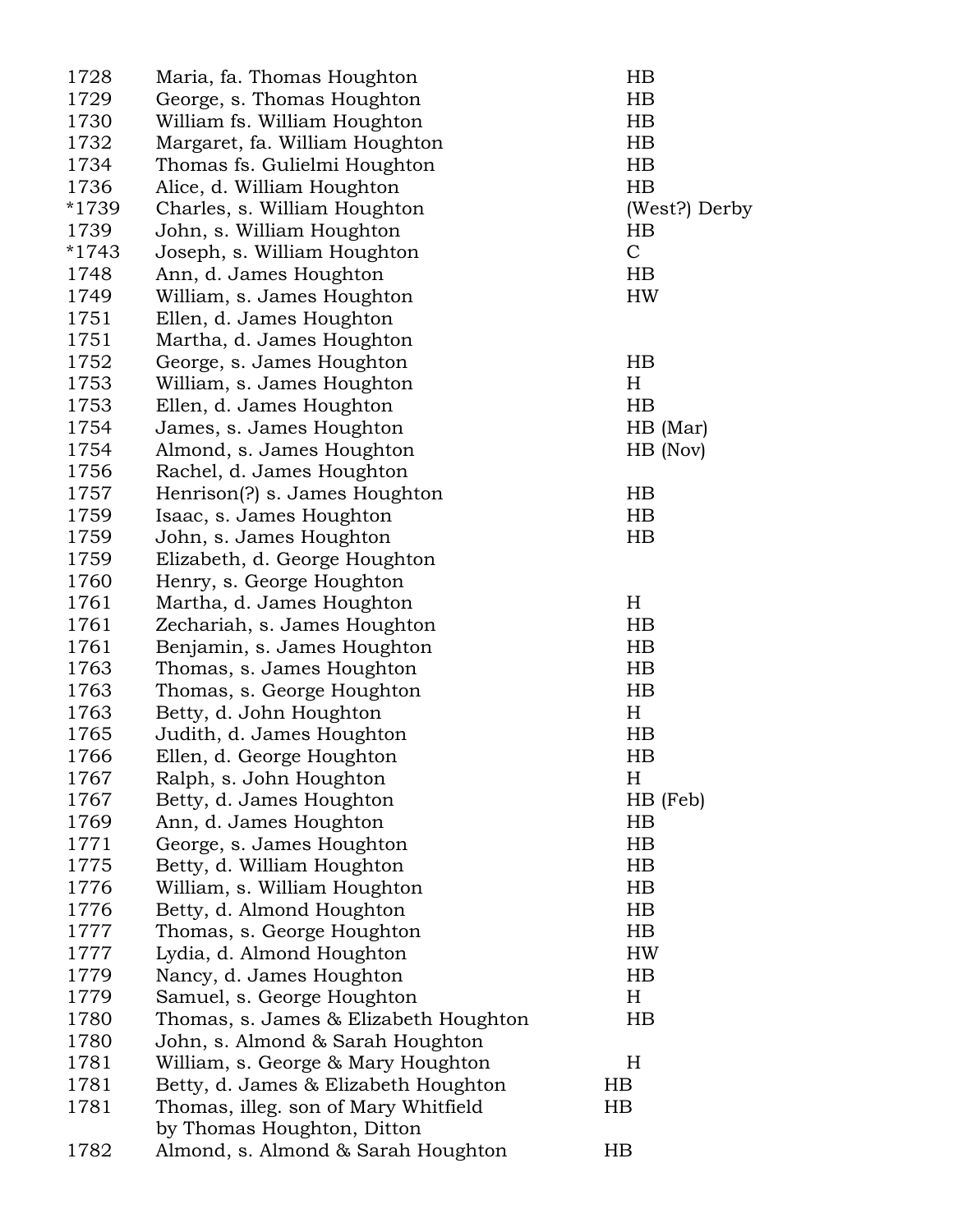| 1783<br>Ellen, d. George & Mary Houghton<br>Η<br>flatman<br>1786<br>John, s. George & Mary Houghton<br>Dungeon sailor<br>1788<br>Oglet<br>sailor<br>Elizabeth, d. George Houghton<br>1791<br>John, s. Isaac & Ellen Houghton<br>1791<br>Nancy, d. George & Mary Houghton<br>Speke<br>Richard, s. Isaac & Ellen Houghton<br>(d. 1796)<br>1793/4?<br>1793<br>James, s. Isaac & Ellen Houghton<br>(Jan)<br>1793<br>H<br>James, s. George & Mary Houghton<br>1794<br>Betty, d. John & Martha Houghton<br>HW<br>1796(?)<br>Richard, s. Isaac & Ellen Houghton<br>1796<br>Sarah, d. George & Mary Houghton<br>$H_{\rm}$<br>1798<br>James, s. William & Ellem Houghton<br>HW<br>wiredrawer<br>1798<br>Mary, d. Peter Houghton & Alice<br>tailor<br>1798<br>Mary, d. George & Nanny Houghton<br><b>HW</b><br>wiredrawer<br>1798<br>Ralph, s. George & Mary Houghton<br>sailor<br>H<br>1800<br>William, s. Isaac & Ellen Houghton<br>$_{\rm HB}$<br>watchtoolmaker<br>1800<br>$H_{\rm}$<br>sailor<br>George, s. George & Mary Houghton<br>1800<br>wiredrawer<br>William, s. William & Ellen Houghton<br>HB<br>1801<br>HB<br>watchtoolmaker<br>Betty, d. George & Nanny Houghton<br>1801<br>William, s. Thomas & Alice Houghton<br>sailor<br>1803<br>Isaac, s. George & Mary Houghton<br>$H_{\rm}$<br>sailor<br>1803<br>George, s. Thomas & Alice Houghton<br>sailor<br>1803<br>Thomas, s. William & Phoebe Houghton<br>1804<br>Thomas, s. Isaac & Ellen Houghton<br>HB<br>watchtoolmaker<br>1805<br>John, s. William & Phoebe Houghton<br>1805<br>H<br>sailor<br>John, s. Thomas & Alice Houghton<br>1808<br>Speke<br>sailor<br>James, s. Thomas & Alice Houghton<br>1809<br>John, s. William & Ellen Houghton<br>1809<br>Sarah, d. William & Phoebe Houghton<br>1811<br>Ellen, d. William & Ellen Houghton<br>$_{\rm HB}$<br>Thomas, s. Thomas & Alice Houghton<br>H<br>1811<br>sailor<br>1811<br>George, s. George & Nanny Houghton<br>1814<br>Ellen, d. William & Phoebe Houghton<br>1814<br>Thomas, s. George & Nanny Houghton<br>HB.<br>shopkeeper<br>1815<br>Enoch, illeg. s. Elizabeth Houghton<br>HW<br>1815<br>Oglet<br>sailor<br>Samuel, s. Thomas & Alice Houghton<br>1816<br>John, s. James & Ellen Houghton<br>1816<br>Thomas, s. John & Anne Houghton<br><b>Bold</b><br>husbandman<br>1816<br>Mary, d. William & Phoebe Houghton<br>1817<br>Mary, d. James & Ellen Houghton<br>1817<br>Mary, d. John & Anne Houghton<br>Garston<br>sailor<br>1817<br>Stephen, s. William & Ellen Houghton<br>wiredrawer<br>1818<br>Henry, s. Thomas & Alice Houghton<br>Speke<br>flatman<br>1818<br>Ellen, d. James & Ellen Houghton<br>butcher<br>HW<br>1818<br>$_{\rm HB}$<br>wiredrawer<br>William, s. James & Jane Houghton<br>1819<br>wiredrawer<br>Mary, d. William & Ellen Houghton<br>HB.<br>1819<br>Isaac, s. James & Jane Houghton<br>HB.<br>wiredrawer<br>1820<br>William, s. William & Phoebe Houghton<br>H<br>sailor<br>Dungeon flatman | 1783 | Samuel, s. Isaac & Margaret Houghton | HB | watchtoolmaker |
|-------------------------------------------------------------------------------------------------------------------------------------------------------------------------------------------------------------------------------------------------------------------------------------------------------------------------------------------------------------------------------------------------------------------------------------------------------------------------------------------------------------------------------------------------------------------------------------------------------------------------------------------------------------------------------------------------------------------------------------------------------------------------------------------------------------------------------------------------------------------------------------------------------------------------------------------------------------------------------------------------------------------------------------------------------------------------------------------------------------------------------------------------------------------------------------------------------------------------------------------------------------------------------------------------------------------------------------------------------------------------------------------------------------------------------------------------------------------------------------------------------------------------------------------------------------------------------------------------------------------------------------------------------------------------------------------------------------------------------------------------------------------------------------------------------------------------------------------------------------------------------------------------------------------------------------------------------------------------------------------------------------------------------------------------------------------------------------------------------------------------------------------------------------------------------------------------------------------------------------------------------------------------------------------------------------------------------------------------------------------------------------------------------------------------------------------------------------------------------------------------------------------------------------------------------------------------------------------------------------------------------------------------------------------------------------------------------------------------------------------------------------------------------------------------------------------------------------------------------------------------------------------------------------------------------------------|------|--------------------------------------|----|----------------|
|                                                                                                                                                                                                                                                                                                                                                                                                                                                                                                                                                                                                                                                                                                                                                                                                                                                                                                                                                                                                                                                                                                                                                                                                                                                                                                                                                                                                                                                                                                                                                                                                                                                                                                                                                                                                                                                                                                                                                                                                                                                                                                                                                                                                                                                                                                                                                                                                                                                                                                                                                                                                                                                                                                                                                                                                                                                                                                                                           |      |                                      |    |                |
|                                                                                                                                                                                                                                                                                                                                                                                                                                                                                                                                                                                                                                                                                                                                                                                                                                                                                                                                                                                                                                                                                                                                                                                                                                                                                                                                                                                                                                                                                                                                                                                                                                                                                                                                                                                                                                                                                                                                                                                                                                                                                                                                                                                                                                                                                                                                                                                                                                                                                                                                                                                                                                                                                                                                                                                                                                                                                                                                           |      |                                      |    |                |
|                                                                                                                                                                                                                                                                                                                                                                                                                                                                                                                                                                                                                                                                                                                                                                                                                                                                                                                                                                                                                                                                                                                                                                                                                                                                                                                                                                                                                                                                                                                                                                                                                                                                                                                                                                                                                                                                                                                                                                                                                                                                                                                                                                                                                                                                                                                                                                                                                                                                                                                                                                                                                                                                                                                                                                                                                                                                                                                                           |      |                                      |    |                |
|                                                                                                                                                                                                                                                                                                                                                                                                                                                                                                                                                                                                                                                                                                                                                                                                                                                                                                                                                                                                                                                                                                                                                                                                                                                                                                                                                                                                                                                                                                                                                                                                                                                                                                                                                                                                                                                                                                                                                                                                                                                                                                                                                                                                                                                                                                                                                                                                                                                                                                                                                                                                                                                                                                                                                                                                                                                                                                                                           |      |                                      |    |                |
|                                                                                                                                                                                                                                                                                                                                                                                                                                                                                                                                                                                                                                                                                                                                                                                                                                                                                                                                                                                                                                                                                                                                                                                                                                                                                                                                                                                                                                                                                                                                                                                                                                                                                                                                                                                                                                                                                                                                                                                                                                                                                                                                                                                                                                                                                                                                                                                                                                                                                                                                                                                                                                                                                                                                                                                                                                                                                                                                           |      |                                      |    |                |
|                                                                                                                                                                                                                                                                                                                                                                                                                                                                                                                                                                                                                                                                                                                                                                                                                                                                                                                                                                                                                                                                                                                                                                                                                                                                                                                                                                                                                                                                                                                                                                                                                                                                                                                                                                                                                                                                                                                                                                                                                                                                                                                                                                                                                                                                                                                                                                                                                                                                                                                                                                                                                                                                                                                                                                                                                                                                                                                                           |      |                                      |    |                |
|                                                                                                                                                                                                                                                                                                                                                                                                                                                                                                                                                                                                                                                                                                                                                                                                                                                                                                                                                                                                                                                                                                                                                                                                                                                                                                                                                                                                                                                                                                                                                                                                                                                                                                                                                                                                                                                                                                                                                                                                                                                                                                                                                                                                                                                                                                                                                                                                                                                                                                                                                                                                                                                                                                                                                                                                                                                                                                                                           |      |                                      |    |                |
|                                                                                                                                                                                                                                                                                                                                                                                                                                                                                                                                                                                                                                                                                                                                                                                                                                                                                                                                                                                                                                                                                                                                                                                                                                                                                                                                                                                                                                                                                                                                                                                                                                                                                                                                                                                                                                                                                                                                                                                                                                                                                                                                                                                                                                                                                                                                                                                                                                                                                                                                                                                                                                                                                                                                                                                                                                                                                                                                           |      |                                      |    |                |
|                                                                                                                                                                                                                                                                                                                                                                                                                                                                                                                                                                                                                                                                                                                                                                                                                                                                                                                                                                                                                                                                                                                                                                                                                                                                                                                                                                                                                                                                                                                                                                                                                                                                                                                                                                                                                                                                                                                                                                                                                                                                                                                                                                                                                                                                                                                                                                                                                                                                                                                                                                                                                                                                                                                                                                                                                                                                                                                                           |      |                                      |    |                |
|                                                                                                                                                                                                                                                                                                                                                                                                                                                                                                                                                                                                                                                                                                                                                                                                                                                                                                                                                                                                                                                                                                                                                                                                                                                                                                                                                                                                                                                                                                                                                                                                                                                                                                                                                                                                                                                                                                                                                                                                                                                                                                                                                                                                                                                                                                                                                                                                                                                                                                                                                                                                                                                                                                                                                                                                                                                                                                                                           |      |                                      |    |                |
|                                                                                                                                                                                                                                                                                                                                                                                                                                                                                                                                                                                                                                                                                                                                                                                                                                                                                                                                                                                                                                                                                                                                                                                                                                                                                                                                                                                                                                                                                                                                                                                                                                                                                                                                                                                                                                                                                                                                                                                                                                                                                                                                                                                                                                                                                                                                                                                                                                                                                                                                                                                                                                                                                                                                                                                                                                                                                                                                           |      |                                      |    |                |
|                                                                                                                                                                                                                                                                                                                                                                                                                                                                                                                                                                                                                                                                                                                                                                                                                                                                                                                                                                                                                                                                                                                                                                                                                                                                                                                                                                                                                                                                                                                                                                                                                                                                                                                                                                                                                                                                                                                                                                                                                                                                                                                                                                                                                                                                                                                                                                                                                                                                                                                                                                                                                                                                                                                                                                                                                                                                                                                                           |      |                                      |    |                |
|                                                                                                                                                                                                                                                                                                                                                                                                                                                                                                                                                                                                                                                                                                                                                                                                                                                                                                                                                                                                                                                                                                                                                                                                                                                                                                                                                                                                                                                                                                                                                                                                                                                                                                                                                                                                                                                                                                                                                                                                                                                                                                                                                                                                                                                                                                                                                                                                                                                                                                                                                                                                                                                                                                                                                                                                                                                                                                                                           |      |                                      |    |                |
|                                                                                                                                                                                                                                                                                                                                                                                                                                                                                                                                                                                                                                                                                                                                                                                                                                                                                                                                                                                                                                                                                                                                                                                                                                                                                                                                                                                                                                                                                                                                                                                                                                                                                                                                                                                                                                                                                                                                                                                                                                                                                                                                                                                                                                                                                                                                                                                                                                                                                                                                                                                                                                                                                                                                                                                                                                                                                                                                           |      |                                      |    |                |
|                                                                                                                                                                                                                                                                                                                                                                                                                                                                                                                                                                                                                                                                                                                                                                                                                                                                                                                                                                                                                                                                                                                                                                                                                                                                                                                                                                                                                                                                                                                                                                                                                                                                                                                                                                                                                                                                                                                                                                                                                                                                                                                                                                                                                                                                                                                                                                                                                                                                                                                                                                                                                                                                                                                                                                                                                                                                                                                                           |      |                                      |    |                |
|                                                                                                                                                                                                                                                                                                                                                                                                                                                                                                                                                                                                                                                                                                                                                                                                                                                                                                                                                                                                                                                                                                                                                                                                                                                                                                                                                                                                                                                                                                                                                                                                                                                                                                                                                                                                                                                                                                                                                                                                                                                                                                                                                                                                                                                                                                                                                                                                                                                                                                                                                                                                                                                                                                                                                                                                                                                                                                                                           |      |                                      |    |                |
|                                                                                                                                                                                                                                                                                                                                                                                                                                                                                                                                                                                                                                                                                                                                                                                                                                                                                                                                                                                                                                                                                                                                                                                                                                                                                                                                                                                                                                                                                                                                                                                                                                                                                                                                                                                                                                                                                                                                                                                                                                                                                                                                                                                                                                                                                                                                                                                                                                                                                                                                                                                                                                                                                                                                                                                                                                                                                                                                           |      |                                      |    |                |
|                                                                                                                                                                                                                                                                                                                                                                                                                                                                                                                                                                                                                                                                                                                                                                                                                                                                                                                                                                                                                                                                                                                                                                                                                                                                                                                                                                                                                                                                                                                                                                                                                                                                                                                                                                                                                                                                                                                                                                                                                                                                                                                                                                                                                                                                                                                                                                                                                                                                                                                                                                                                                                                                                                                                                                                                                                                                                                                                           |      |                                      |    |                |
|                                                                                                                                                                                                                                                                                                                                                                                                                                                                                                                                                                                                                                                                                                                                                                                                                                                                                                                                                                                                                                                                                                                                                                                                                                                                                                                                                                                                                                                                                                                                                                                                                                                                                                                                                                                                                                                                                                                                                                                                                                                                                                                                                                                                                                                                                                                                                                                                                                                                                                                                                                                                                                                                                                                                                                                                                                                                                                                                           |      |                                      |    |                |
|                                                                                                                                                                                                                                                                                                                                                                                                                                                                                                                                                                                                                                                                                                                                                                                                                                                                                                                                                                                                                                                                                                                                                                                                                                                                                                                                                                                                                                                                                                                                                                                                                                                                                                                                                                                                                                                                                                                                                                                                                                                                                                                                                                                                                                                                                                                                                                                                                                                                                                                                                                                                                                                                                                                                                                                                                                                                                                                                           |      |                                      |    |                |
|                                                                                                                                                                                                                                                                                                                                                                                                                                                                                                                                                                                                                                                                                                                                                                                                                                                                                                                                                                                                                                                                                                                                                                                                                                                                                                                                                                                                                                                                                                                                                                                                                                                                                                                                                                                                                                                                                                                                                                                                                                                                                                                                                                                                                                                                                                                                                                                                                                                                                                                                                                                                                                                                                                                                                                                                                                                                                                                                           |      |                                      |    |                |
|                                                                                                                                                                                                                                                                                                                                                                                                                                                                                                                                                                                                                                                                                                                                                                                                                                                                                                                                                                                                                                                                                                                                                                                                                                                                                                                                                                                                                                                                                                                                                                                                                                                                                                                                                                                                                                                                                                                                                                                                                                                                                                                                                                                                                                                                                                                                                                                                                                                                                                                                                                                                                                                                                                                                                                                                                                                                                                                                           |      |                                      |    |                |
|                                                                                                                                                                                                                                                                                                                                                                                                                                                                                                                                                                                                                                                                                                                                                                                                                                                                                                                                                                                                                                                                                                                                                                                                                                                                                                                                                                                                                                                                                                                                                                                                                                                                                                                                                                                                                                                                                                                                                                                                                                                                                                                                                                                                                                                                                                                                                                                                                                                                                                                                                                                                                                                                                                                                                                                                                                                                                                                                           |      |                                      |    |                |
|                                                                                                                                                                                                                                                                                                                                                                                                                                                                                                                                                                                                                                                                                                                                                                                                                                                                                                                                                                                                                                                                                                                                                                                                                                                                                                                                                                                                                                                                                                                                                                                                                                                                                                                                                                                                                                                                                                                                                                                                                                                                                                                                                                                                                                                                                                                                                                                                                                                                                                                                                                                                                                                                                                                                                                                                                                                                                                                                           |      |                                      |    |                |
|                                                                                                                                                                                                                                                                                                                                                                                                                                                                                                                                                                                                                                                                                                                                                                                                                                                                                                                                                                                                                                                                                                                                                                                                                                                                                                                                                                                                                                                                                                                                                                                                                                                                                                                                                                                                                                                                                                                                                                                                                                                                                                                                                                                                                                                                                                                                                                                                                                                                                                                                                                                                                                                                                                                                                                                                                                                                                                                                           |      |                                      |    |                |
|                                                                                                                                                                                                                                                                                                                                                                                                                                                                                                                                                                                                                                                                                                                                                                                                                                                                                                                                                                                                                                                                                                                                                                                                                                                                                                                                                                                                                                                                                                                                                                                                                                                                                                                                                                                                                                                                                                                                                                                                                                                                                                                                                                                                                                                                                                                                                                                                                                                                                                                                                                                                                                                                                                                                                                                                                                                                                                                                           |      |                                      |    |                |
|                                                                                                                                                                                                                                                                                                                                                                                                                                                                                                                                                                                                                                                                                                                                                                                                                                                                                                                                                                                                                                                                                                                                                                                                                                                                                                                                                                                                                                                                                                                                                                                                                                                                                                                                                                                                                                                                                                                                                                                                                                                                                                                                                                                                                                                                                                                                                                                                                                                                                                                                                                                                                                                                                                                                                                                                                                                                                                                                           |      |                                      |    |                |
|                                                                                                                                                                                                                                                                                                                                                                                                                                                                                                                                                                                                                                                                                                                                                                                                                                                                                                                                                                                                                                                                                                                                                                                                                                                                                                                                                                                                                                                                                                                                                                                                                                                                                                                                                                                                                                                                                                                                                                                                                                                                                                                                                                                                                                                                                                                                                                                                                                                                                                                                                                                                                                                                                                                                                                                                                                                                                                                                           |      |                                      |    |                |
|                                                                                                                                                                                                                                                                                                                                                                                                                                                                                                                                                                                                                                                                                                                                                                                                                                                                                                                                                                                                                                                                                                                                                                                                                                                                                                                                                                                                                                                                                                                                                                                                                                                                                                                                                                                                                                                                                                                                                                                                                                                                                                                                                                                                                                                                                                                                                                                                                                                                                                                                                                                                                                                                                                                                                                                                                                                                                                                                           |      |                                      |    |                |
|                                                                                                                                                                                                                                                                                                                                                                                                                                                                                                                                                                                                                                                                                                                                                                                                                                                                                                                                                                                                                                                                                                                                                                                                                                                                                                                                                                                                                                                                                                                                                                                                                                                                                                                                                                                                                                                                                                                                                                                                                                                                                                                                                                                                                                                                                                                                                                                                                                                                                                                                                                                                                                                                                                                                                                                                                                                                                                                                           |      |                                      |    |                |
|                                                                                                                                                                                                                                                                                                                                                                                                                                                                                                                                                                                                                                                                                                                                                                                                                                                                                                                                                                                                                                                                                                                                                                                                                                                                                                                                                                                                                                                                                                                                                                                                                                                                                                                                                                                                                                                                                                                                                                                                                                                                                                                                                                                                                                                                                                                                                                                                                                                                                                                                                                                                                                                                                                                                                                                                                                                                                                                                           |      |                                      |    |                |
|                                                                                                                                                                                                                                                                                                                                                                                                                                                                                                                                                                                                                                                                                                                                                                                                                                                                                                                                                                                                                                                                                                                                                                                                                                                                                                                                                                                                                                                                                                                                                                                                                                                                                                                                                                                                                                                                                                                                                                                                                                                                                                                                                                                                                                                                                                                                                                                                                                                                                                                                                                                                                                                                                                                                                                                                                                                                                                                                           |      |                                      |    |                |
|                                                                                                                                                                                                                                                                                                                                                                                                                                                                                                                                                                                                                                                                                                                                                                                                                                                                                                                                                                                                                                                                                                                                                                                                                                                                                                                                                                                                                                                                                                                                                                                                                                                                                                                                                                                                                                                                                                                                                                                                                                                                                                                                                                                                                                                                                                                                                                                                                                                                                                                                                                                                                                                                                                                                                                                                                                                                                                                                           |      |                                      |    |                |
|                                                                                                                                                                                                                                                                                                                                                                                                                                                                                                                                                                                                                                                                                                                                                                                                                                                                                                                                                                                                                                                                                                                                                                                                                                                                                                                                                                                                                                                                                                                                                                                                                                                                                                                                                                                                                                                                                                                                                                                                                                                                                                                                                                                                                                                                                                                                                                                                                                                                                                                                                                                                                                                                                                                                                                                                                                                                                                                                           |      |                                      |    |                |
|                                                                                                                                                                                                                                                                                                                                                                                                                                                                                                                                                                                                                                                                                                                                                                                                                                                                                                                                                                                                                                                                                                                                                                                                                                                                                                                                                                                                                                                                                                                                                                                                                                                                                                                                                                                                                                                                                                                                                                                                                                                                                                                                                                                                                                                                                                                                                                                                                                                                                                                                                                                                                                                                                                                                                                                                                                                                                                                                           |      |                                      |    |                |
|                                                                                                                                                                                                                                                                                                                                                                                                                                                                                                                                                                                                                                                                                                                                                                                                                                                                                                                                                                                                                                                                                                                                                                                                                                                                                                                                                                                                                                                                                                                                                                                                                                                                                                                                                                                                                                                                                                                                                                                                                                                                                                                                                                                                                                                                                                                                                                                                                                                                                                                                                                                                                                                                                                                                                                                                                                                                                                                                           |      |                                      |    |                |
|                                                                                                                                                                                                                                                                                                                                                                                                                                                                                                                                                                                                                                                                                                                                                                                                                                                                                                                                                                                                                                                                                                                                                                                                                                                                                                                                                                                                                                                                                                                                                                                                                                                                                                                                                                                                                                                                                                                                                                                                                                                                                                                                                                                                                                                                                                                                                                                                                                                                                                                                                                                                                                                                                                                                                                                                                                                                                                                                           |      |                                      |    |                |
|                                                                                                                                                                                                                                                                                                                                                                                                                                                                                                                                                                                                                                                                                                                                                                                                                                                                                                                                                                                                                                                                                                                                                                                                                                                                                                                                                                                                                                                                                                                                                                                                                                                                                                                                                                                                                                                                                                                                                                                                                                                                                                                                                                                                                                                                                                                                                                                                                                                                                                                                                                                                                                                                                                                                                                                                                                                                                                                                           |      |                                      |    |                |
|                                                                                                                                                                                                                                                                                                                                                                                                                                                                                                                                                                                                                                                                                                                                                                                                                                                                                                                                                                                                                                                                                                                                                                                                                                                                                                                                                                                                                                                                                                                                                                                                                                                                                                                                                                                                                                                                                                                                                                                                                                                                                                                                                                                                                                                                                                                                                                                                                                                                                                                                                                                                                                                                                                                                                                                                                                                                                                                                           |      |                                      |    |                |
|                                                                                                                                                                                                                                                                                                                                                                                                                                                                                                                                                                                                                                                                                                                                                                                                                                                                                                                                                                                                                                                                                                                                                                                                                                                                                                                                                                                                                                                                                                                                                                                                                                                                                                                                                                                                                                                                                                                                                                                                                                                                                                                                                                                                                                                                                                                                                                                                                                                                                                                                                                                                                                                                                                                                                                                                                                                                                                                                           |      |                                      |    |                |
|                                                                                                                                                                                                                                                                                                                                                                                                                                                                                                                                                                                                                                                                                                                                                                                                                                                                                                                                                                                                                                                                                                                                                                                                                                                                                                                                                                                                                                                                                                                                                                                                                                                                                                                                                                                                                                                                                                                                                                                                                                                                                                                                                                                                                                                                                                                                                                                                                                                                                                                                                                                                                                                                                                                                                                                                                                                                                                                                           |      |                                      |    |                |
|                                                                                                                                                                                                                                                                                                                                                                                                                                                                                                                                                                                                                                                                                                                                                                                                                                                                                                                                                                                                                                                                                                                                                                                                                                                                                                                                                                                                                                                                                                                                                                                                                                                                                                                                                                                                                                                                                                                                                                                                                                                                                                                                                                                                                                                                                                                                                                                                                                                                                                                                                                                                                                                                                                                                                                                                                                                                                                                                           |      |                                      |    |                |
|                                                                                                                                                                                                                                                                                                                                                                                                                                                                                                                                                                                                                                                                                                                                                                                                                                                                                                                                                                                                                                                                                                                                                                                                                                                                                                                                                                                                                                                                                                                                                                                                                                                                                                                                                                                                                                                                                                                                                                                                                                                                                                                                                                                                                                                                                                                                                                                                                                                                                                                                                                                                                                                                                                                                                                                                                                                                                                                                           |      |                                      |    |                |
|                                                                                                                                                                                                                                                                                                                                                                                                                                                                                                                                                                                                                                                                                                                                                                                                                                                                                                                                                                                                                                                                                                                                                                                                                                                                                                                                                                                                                                                                                                                                                                                                                                                                                                                                                                                                                                                                                                                                                                                                                                                                                                                                                                                                                                                                                                                                                                                                                                                                                                                                                                                                                                                                                                                                                                                                                                                                                                                                           |      |                                      |    |                |
|                                                                                                                                                                                                                                                                                                                                                                                                                                                                                                                                                                                                                                                                                                                                                                                                                                                                                                                                                                                                                                                                                                                                                                                                                                                                                                                                                                                                                                                                                                                                                                                                                                                                                                                                                                                                                                                                                                                                                                                                                                                                                                                                                                                                                                                                                                                                                                                                                                                                                                                                                                                                                                                                                                                                                                                                                                                                                                                                           |      |                                      |    |                |
|                                                                                                                                                                                                                                                                                                                                                                                                                                                                                                                                                                                                                                                                                                                                                                                                                                                                                                                                                                                                                                                                                                                                                                                                                                                                                                                                                                                                                                                                                                                                                                                                                                                                                                                                                                                                                                                                                                                                                                                                                                                                                                                                                                                                                                                                                                                                                                                                                                                                                                                                                                                                                                                                                                                                                                                                                                                                                                                                           |      |                                      |    |                |
|                                                                                                                                                                                                                                                                                                                                                                                                                                                                                                                                                                                                                                                                                                                                                                                                                                                                                                                                                                                                                                                                                                                                                                                                                                                                                                                                                                                                                                                                                                                                                                                                                                                                                                                                                                                                                                                                                                                                                                                                                                                                                                                                                                                                                                                                                                                                                                                                                                                                                                                                                                                                                                                                                                                                                                                                                                                                                                                                           |      |                                      |    |                |
|                                                                                                                                                                                                                                                                                                                                                                                                                                                                                                                                                                                                                                                                                                                                                                                                                                                                                                                                                                                                                                                                                                                                                                                                                                                                                                                                                                                                                                                                                                                                                                                                                                                                                                                                                                                                                                                                                                                                                                                                                                                                                                                                                                                                                                                                                                                                                                                                                                                                                                                                                                                                                                                                                                                                                                                                                                                                                                                                           |      |                                      |    |                |
|                                                                                                                                                                                                                                                                                                                                                                                                                                                                                                                                                                                                                                                                                                                                                                                                                                                                                                                                                                                                                                                                                                                                                                                                                                                                                                                                                                                                                                                                                                                                                                                                                                                                                                                                                                                                                                                                                                                                                                                                                                                                                                                                                                                                                                                                                                                                                                                                                                                                                                                                                                                                                                                                                                                                                                                                                                                                                                                                           | 1821 | Anne, d. Ralph & Betty Houghton      |    |                |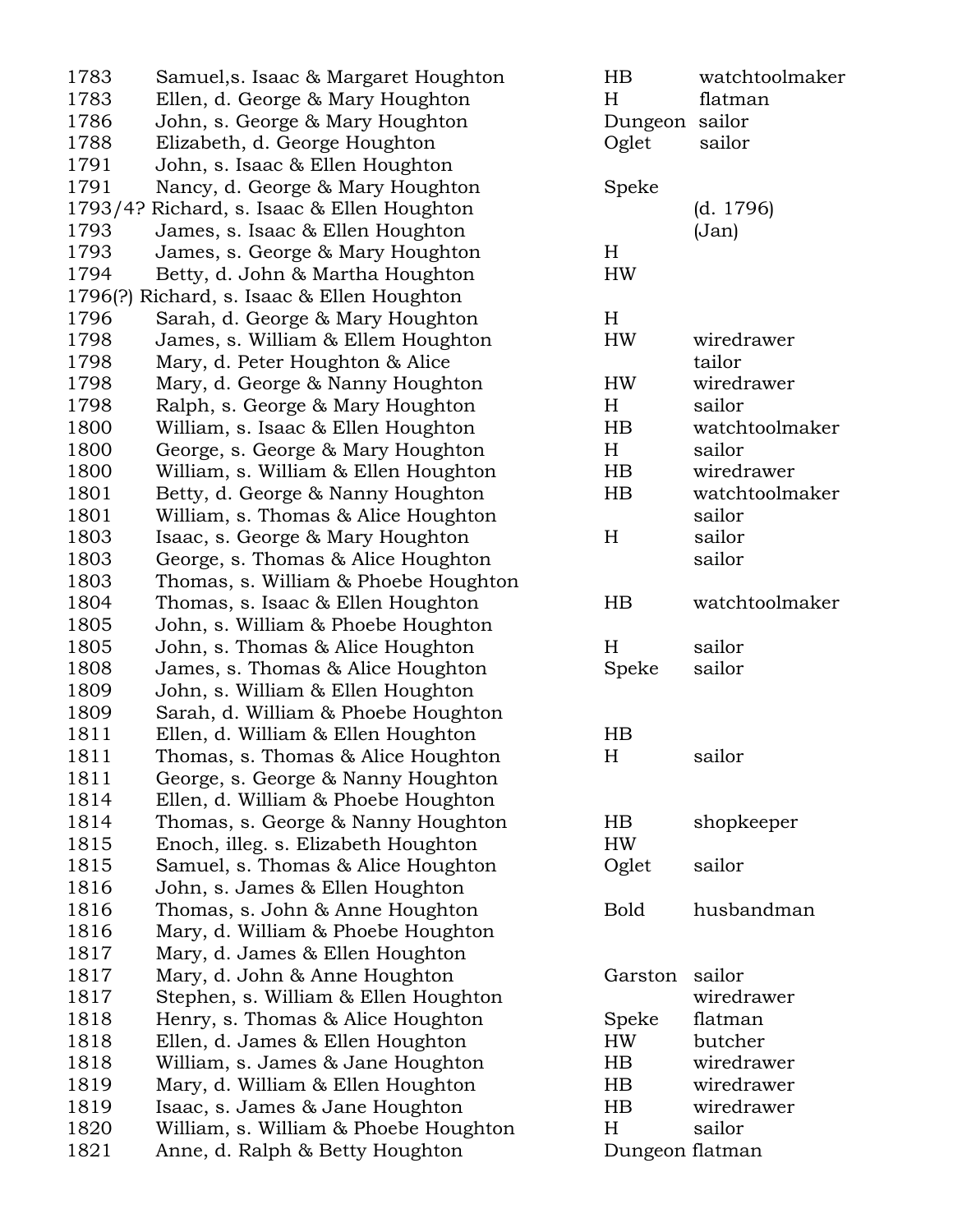| 1821 | Ellen, d. James & Jane Houghton         | HB             | wiredrav          |
|------|-----------------------------------------|----------------|-------------------|
| 1822 | Thomas, s. James & Jane Houghton        | HB.            | wiredrav          |
| 1822 | Mary, d. Thomas & Alice Houghton        | Dungeon sailor |                   |
| 1822 | James, s. James & Ellen Houghton        | Everton        | butcher           |
| 1823 | George, s. William & Phoebe Houghton    | H              | flatman           |
| 1824 | James, illeg. s. Sarah Houghton         | H              |                   |
| 1825 | Thomas, s. John & Martha Houghton       |                | Dungeon flatman   |
| 1825 | James, s. James & Jane Houghton         | HW.            | wiredray          |
| 1825 | Mary, d. James & Ellen Houghton         | Everton        | butcher           |
| 1826 | William, s. Ralph & Mary Houghton       | Dungeon sailor |                   |
| 1826 | James, s. George & Mary Houghton        |                | Latchford flatman |
| 1826 | Anne, d. James & Ellen Houghton         | Everton        | butcher           |
| 1826 | William Dickson, s. Wm. & Jane Houghton | $_{\rm HB}$    | wiredrav          |
| 1826 | Anne, d. William & Phoebe Houghton      | H.             | sailor            |
| 1827 | Elizabeth, d. John & Martha Houghton    |                | Dungeon flatman   |
| 1827 | Anne, d. John & Betty Houghton          | H.             | husband           |
| 1827 | Thomas, s. George & Alice Houghton      | Dungeon sailor |                   |
| 1828 | Anne, d. George & Mary Houghton         |                | Latchford flatman |

HB wiredrawer HB wiredrawer Dungeon sailor Everton butcher Dungeon flatman HW wiredrawer Everton butcher Dungeon sailor Latchford flatman Everton butcher n HB wiredrawer Dungeon flatman H husbandman Dungeon sailor

## **Marriages**

| <b>Date</b> | <b>Husband</b>           | from        | Wife                   | from           |
|-------------|--------------------------|-------------|------------------------|----------------|
| *1593       | Richard Haughton         |             | Margaret Gleast        |                |
| $*1664$     | Joseph Ward              | C           | Mrs. Mary Houghton     | Huyton         |
| *1679       | Henry Boulton            |             | Margaret Houghton      |                |
| *1698       | Henry Houghton           | H           | Ellin Whitling         | H              |
| *1712       | Thomas Pye               | Prescot     | Rachel Houghton        | Prescot (lic). |
| $*1715$     | William Claughton        |             | Ellin Houghton         |                |
| $*1716$     | William Plumb            |             | Sarah Houghton         |                |
| $*1717$     | Thomas Jackson           |             | Alice Houghton         |                |
| *1719       | Thomas Houghton          |             | Margret Pickering      |                |
| *1722       | George Rice              |             | Alice Houghton         |                |
| *1725       | Boydel Houghton          |             | Elizabeth Glover       |                |
| *1726       | James Houghton           |             | Elisabeth Harrison     |                |
| *1728       | William Houghton         |             | Margaret Ireland       |                |
| *1730       | James Houghton           |             | Mary Welsby            |                |
| $*1731$     | William Sorrocold        |             | Catherine Houghton     |                |
| 1733        | Thomas Houghton HW       |             | Maria Wright           | Widnesse p.    |
|             |                          |             | $(\text{vid.})$        | Prescoti,      |
| 1747        | James Houghton           | $_{\rm HB}$ | Lydia Sankey           | $H$ (lic).     |
| *1750       | William Norman, joiner L |             | Ellisabeth Houghton    | $L$ (lic).     |
|             |                          |             | $(\text{vid.})$        |                |
| 1772        | Thomas Woods             |             | Mary Houghton          |                |
| 1774        | John Hilton              |             | Ellen Houghton         | $_{\rm HB}$    |
| 1775        | Almond Houghton HB       |             | Sarah Hayes            | $_{\rm HB}$    |
| 1775        | George Houghton          | HB          | <b>Betty Whiteside</b> | Farnworth      |

1776 George Houghton Mary Bramfield H

1780 James Houghton C Anne Taylor 1780 James Houghton C Sarah White

1781 Isaac Houghton HB Margaret Lee Ditton